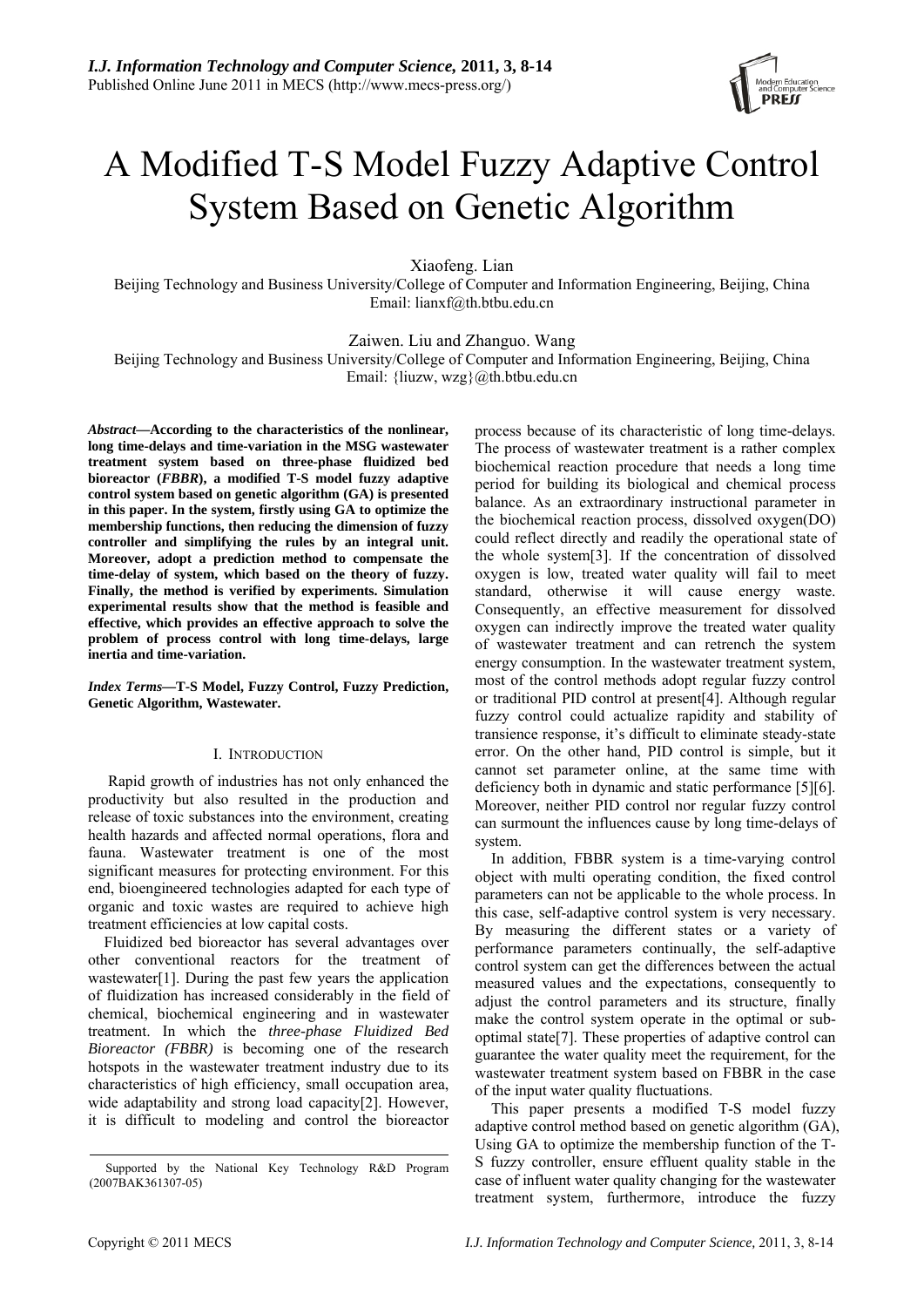predictive compensation module to resolve the time-delay issues in the wastewater process and correct the feedback of system (BOD value), thus ultimately realize the optimal control for the wastewater treatment system based on FBBR.

This paper is organized as follows. In the following section we describe the FBBR experimental equipment and control system model. In section 3, a modified fuzzy adaptive control system based on T-S model is presented. In section 4 make the experiments and analyze the results, finally in last section get the conclusion.

#### II. FBBR EXPERIMENTAL EQUIPMENT AND CONTROL SYSTEM MODEL

### *A.FBBR Experimental Equipment*

The configuration of FBBR wastewater treatment system is shown in Fig.1



Figure 1. The configuration of FBBR experimental equipment

In the process of FBBR wastewater treatment, high level monitoring computer is responsible for dealing with the information of parameters. The computer, operated by PLC control converter, adopts compound control algorithm to generate control maneuvers for dissolved oxygen, and further regulate rotational speed of blower. In order to supplement the dissolved oxygen in the aeration tank and to accomplish the whole control process, the air in the blower is transfused into aerobic tank through intake pipe connected with aeration tank.

#### *B. Control System Model*

The control system is a closed-loop system, which structure flowchart given in Fig.2.



Figure 2.the structure flowchart of control system

First, the setting value and test value of DO is compared, and then the result is the input of fuzzy controller, to generate control strategy, which can regulate the rotating speed of blower and thereby control the aeration volume and the DO value of FBBR.

The FBBR can approximately be seen as a first-order inertial element with delay[8], which the transfer function is

$$
G_1(s) = e^{-\tau s} / (Ts + 1) \tag{1}
$$

where  $\tau$  is the delay time constant, and  $T$  is time constant.

The mathematical model of converter and blower is equivalent to [9]

$$
G_2(s) = K/(T_m s + 1)
$$
 (2)

where *K* is transfer coefficient,  $T_m$  is time constant, according to the engaging performance parameter of blower, the transfer function can be computed as

$$
G_2(s) = 1/(100s+1)
$$
 (3)

The system can converted into unit feedback system through using the check-transmit unit of feedback loop as gain K.

### III. THE MODIFIED FUZZY ADAPTIVE CONTROL SYSTM BASE ON T-S MODEL

#### *A. The Design of T-S Fuzzy Controller*

 T-S model is a typical fuzzy control model proposed by Takagi and Sugeno[10], which widely used in the system identification and control. The rules based on T-S model are expressed as follows:

R: IF  $x_1$  is  $A_1$ ,  $x_2$  is  $A_2$ , ...,  $x_n$  is  $A_n$ 

THEN 
$$
y = b_0 + b_1 x_1 + b_2 x_2 + \dots + b_n x_n
$$
 (4)

where,  $x_i$  ( $i = 1, \dots, n$ ) is the input variable at time  $i$ ;  $A_i$  (  $i = 1, \dots, n$  ) is fuzzy sets describing the variable  $x_i$ , the parameters of the membership function referred to as the premise parameters, *y* denotes the output of fuzzy control model,  $b_k$  ( $k = 0, \dots, n$ )

As the T-S model have a certain degree of structural similarity with the regular PID controller, and the rules consequent of T-S model adopted a precise linear set similar to the PID algorithm, so it is feasible to realize the PID control by using fuzzy controller based on T-S model.

We select the system error  $e$ , error rate  $ec = \int e$  and accumulation error  $es = \dot{e}$  as the variables of the rules in (4), and let  $b_0 = 0$ , then the output *u* as follows:

$$
u = b_1 e + b_2 \int e + b_3 \dot{e}
$$
 (5)

Assumed there are *N* rules in the systems, and using algebraic integral – centre of gravity fuzzy reasoning method, then the output  $u_i$  of fuzzy PID controller which based on T-S model as follows:

$$
u_i = (\sum_{i=1}^N k^i b_i^i) e + (\sum_{i=1}^N k^i b_2^i) \int e + (\sum_{i=1}^N p^i b_3^i) e
$$
 (6)

Where,  $k^i = w^i / \sum_{i=1}^N w^i$ *i*  $k^i = w^i / \sum w^i$  $= w^{i}/\sum_{i=1} w^{i}$  is the relative weight coefficient,

while  $w^i = \mu_{Ai}(e) \mu_{Bi}(\int e) \mu_{Ci}(e)$  is the weight coefficient. Comparing (6) with the conventional PID controller, can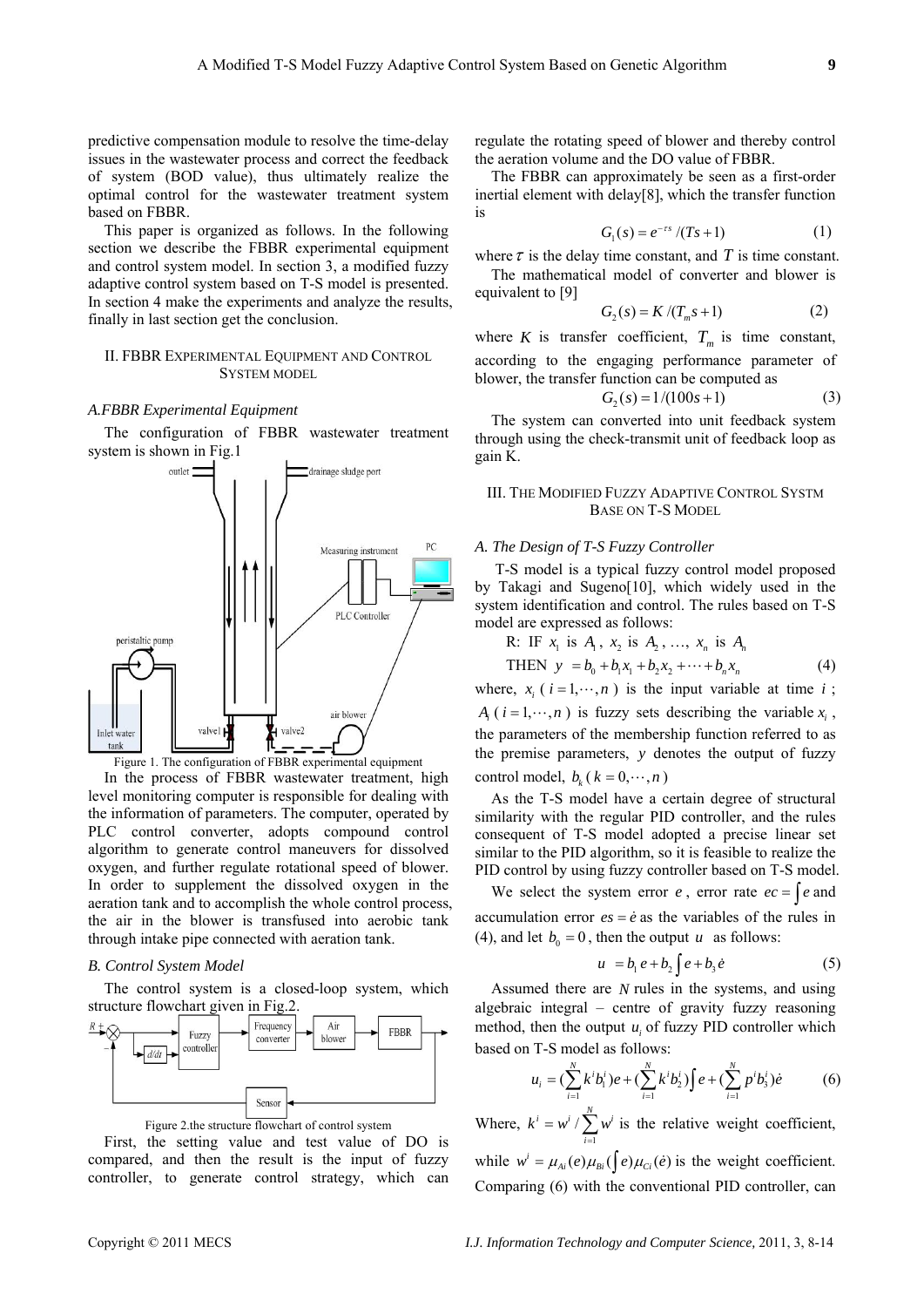get the three parameters of fuzzy PID controller based on T-S model which corresponding to the PID controller:

$$
\begin{cases}\nK_{F-P} = \sum_{i=1}^{N} k^i b_i^i \\
K_{F-I} = \sum_{i=1}^{N} k^i b_2^i \\
K_{F-D} = \sum_{i=1}^{N} k^i b_3^i\n\end{cases}
$$
\n(7)

Then, (6) can be expressed as:

$$
u = K_{F-P}e + K_{F-I} \int e + K_{F-D} \dot{e}
$$
 (8)

From the above analysis, we can get the T-S fuzzy controller compared with conventional PID controller is a PID controller with generalized parameters.  $K_p$ ,  $K_l$ ,  $K_p$ is constant or piecewise constant in the general PID controller, while  $K_{F-P}$ ,  $K_{F-I}$ ,  $K_{F-D}$  is variable in the T-S fuzzy controller. According to (8) and fuzzy rules, we can find that  $K_{F-P}$ ,  $K_{F-I}$ ,  $K_{F-D}$  is associated with error, accumulation error and error rate respectively, therefore, T-S fuzzy controller can be seen as a PID controller with variant parameters. As the membership function is nonlinear, so that controller is also a non-linear PID controller, this is the T-S fuzzy controller with multi-rules is the composite of several general PID controllers, in some different cases, the final output is obtained by the combined effect of the PID controller determined by single rule and the different weighting factors.

# *B. the Modified T-S Fuzzy Adaptive Controller Based on GA*

The structure of general T-S fuzzy controller is simple and be apt to realize in engineering project. It can approximate any nonlinear function with high-precision in theory. However, there are still the following questions in practice because of the time-varying characteristics of the wastewater treatment process:

- All the membership functions are linear functions and don't have the self-adaptability and flexibility;
- Impossible to achieve the parameters selection optimally.

For the actual model, the ability to choose the optimal membership function and its parameters will directly affect the T-S model have better self-adaptability, as well as the approximation validity with any accuracy. In order to solve the problem, we present an optimization approach based on genetic algorithm for system parameters.

- All of the membership functions in control system are using the generalized Gaussian membership function with self-adaptive variable parameters;
- Using genetic algorithm to search the optimal solution of the self-adaptive parameters in the generalized Gaussian membership functions.

In the practical application of fuzzy control, the membership function of fuzzy set usually is triangular, trapezoid, Gaussian or other exponent. The feature of these membership functions is that once the type is given

then the general shape can not be changed. Meanwhile, the generalized Gaussian membership function with selfadaptive which can adjust parameters to approximate triangular, trapezoid or other exponent functions is prone to solve the nonlinear, time-delay, time-varying problems, and ultimately meet the system performance requirements.

As concerned as above, we select a class of generalized Gaussian membership function:

$$
\mu_F(x) = \exp(-\left|\frac{x-b}{a}\right|^c)
$$
 (9)

Where,  $a > 0, b \in R, c \ge 0$ . When  $a = 1$ ,  $b = 0$  and *c* were 0.5, 1, 3, 5 respectively, the curves of the generalized membership functions are shown in Fig. 3.



Figure 3. Curves of generalized Gaussian membership function with different c values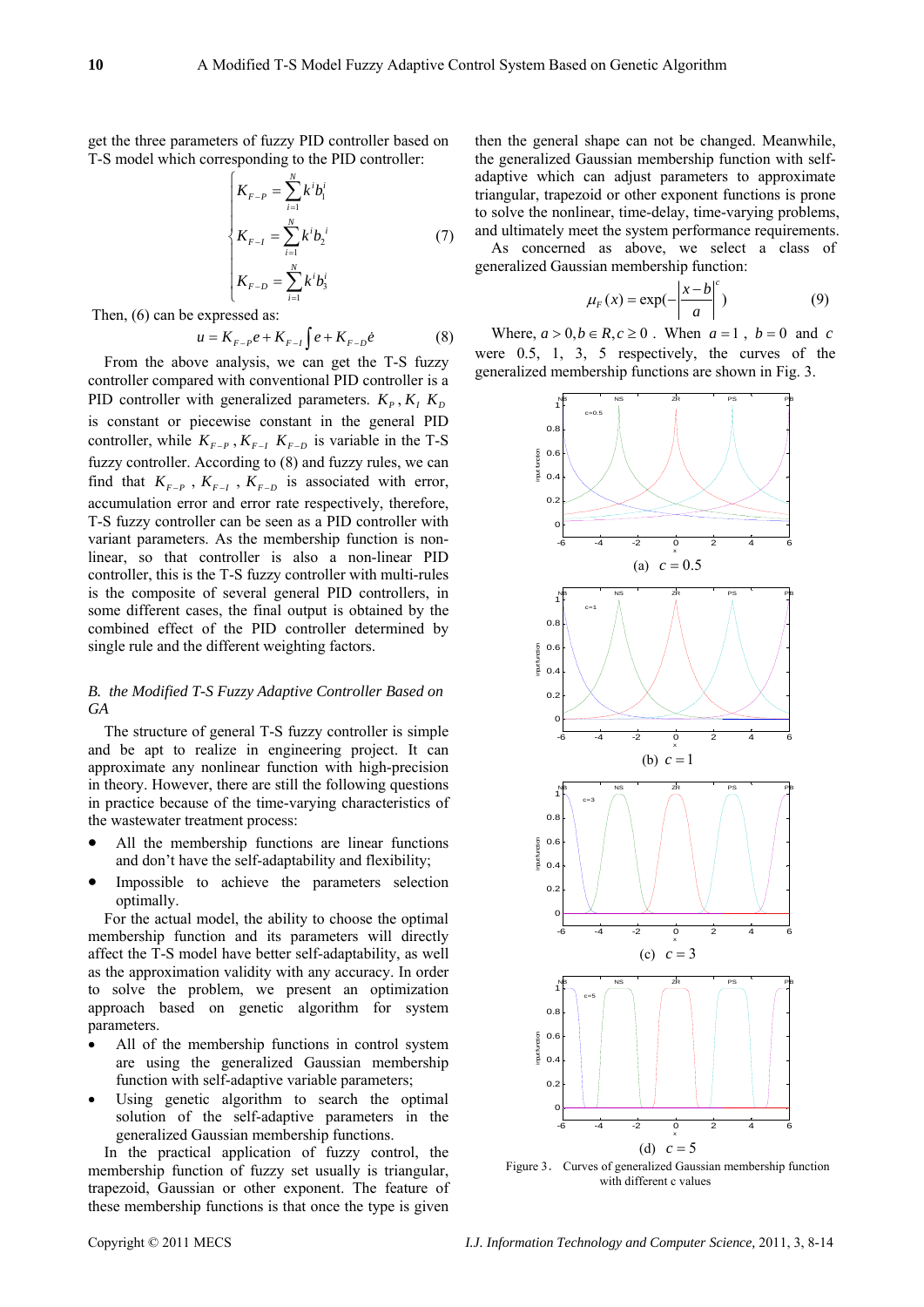As shown in Fig. 3, the generalized membership function can be translation, compressed or expanded by choosing different *c* values, thereby can approach triangle, trapezoid, Gaussian or other functions. It can be seen that this kind of generalized Gaussian membership function have self-adaptive.

In summary, the modified T-S fuzzy adaptive control method based on GA proposed in this paper is search the relevant global optimization parameters of generalized membership function, thus changing the membership function. In order to obtain a satisfactory dynamic performance, this paper select the weighted factor which is compose of absolute error  $|e(i)| = f(c(i))$  and error rate  $|ec(i)| = f(c(i))$  as a objective function for optimizing the parameters of the membership function.

$$
J(i) = \alpha \left[ |e(i)| + \beta \left[ |e(c(i)| \right] \right] \tag{10}
$$

Where, *e* denotes the error of FBBR control system, and *ec* denotes the error rate.

To avoid overshoot, the punishment mechanism is adopted, that is, the overshoot is set to be one term of target function in case of it happened. Thus, the optimal performance is set as follows:

$$
J(i) = \alpha \left| \left| e(i) \right| + \beta \left| \left| e(c(i)) \right| \right| \qquad e(i) \ge 0
$$
  
\n
$$
J(i) = J(i) + 100e(i) \qquad e(i) < 0 \qquad (11)
$$

After repeated test and verify, we set  $\alpha = 0.9$ ,  $\beta = 0.1$ . The initialize value of individuals is 100, the evolutionary generations is 10, crossover probability  $P_c = 0.9$ , and adaptive mutation probability  $P_m = 0.2 - [1:1 \text{ size}] * 0.01 \text{ size}$ . Moreover, in order to improve the real-time and stability of control, when the performance is greater than a predetermined threshold, then using genetic algorithm to optimize the parameters of generalized Gaussian membership function; and if the performance is less than the threshold, then don't need. The algorithm is as follows:

- Determine the range of parameters *c* of generalized Gaussian membership function, there,  $c \in [0.5, 9]$ ;
- Randomly generated 100 individuals to set as initial population *P* ;
- Solve the cost function *J* and the fitness function *f* which corresponding to the population parameters;
- Perform reproduction, crossover and mutation operation for the population to produce the next generation;
- Repeat steps 3) and 4) until parameters convergence or reach the target.

According to the literature [11], we design an integral separation fuzzy controller for reducing the dimension of the controller and decreasing the complexity of fuzzy rules. As shown in Fig.4, where, set the error *e* and error rate *ec* as the input of fuzzy controller, and *u* is the output, then form a two-dimensional fuzzy controller. In Fig.5, the final output *U* of fuzzy control system is the output of fuzzy controller with the function of integral.

$$
U = u + u_{se} \tag{12}
$$



Figure 4. Diagram of modified T-S model fuzzy adaptive control system

# *C. Fuzzy Predictive Control Module*

In generally, the wastewater treatment process based on FBBR has large time-delay. Conventional solution is to use Smith predictor method. However, this method had to be known the accurately model of the object, for this case, it is often very difficult to establish the precise mathematical model. Mechanism model are usually obtained under ideal conditions and ignore many factors, so it results large difference with the actual. In order to overcome these shortcomings, we introduce the fuzzy predictive compensation module into the control system discussed previously, and then can achieve good control effect under the condition of without precise mathematical models.

According to the basic principles of Smith's predictive control[12], the equivalence principle as shown in Fig. 5.



Figure 5. Diagram of Smith equivalence principle

From Fig.5 we can find that the system has a advanced feedback, in accordance with the output  $y(s)$  of the object to estimate the delay time  $\tau$ , then compare the system output  $y'(s)$  with the given  $r(s)$ , at last, set the deviation  $e(s)$  as the controller input. As the role of delay element,  $y(t)$  is the corresponding output for the input at time  $t - \tau$ , and therefore the output *y(t)* at time *t* has a linear relationship with the input  $u(t - \tau)$  at time  $t - \tau$  .it can be proved that the total input increment would be expressed as follows[13], which produced in the effect of input at time *n* before.

$$
\Delta y(t+\tau) = y(t+\tau) - y(t) \approx K_p T[K \sum_{i=1}^{n} u(t-iT) - ny(t)] \quad (13)
$$

where, set

$$
\begin{cases} u_1 = K \sum_{i=1}^n u(t - iT) \\ u_2 = ny(t) \end{cases}
$$
 (14)

then there is a approximate linear function between  $\Delta y(t+\tau)$  and  $u_1$ ,  $u_2$ . Therefore  $u_1$  and  $u_2$  can be set as the conditions of fuzzy controller input, while  $\Delta y(t+\tau)$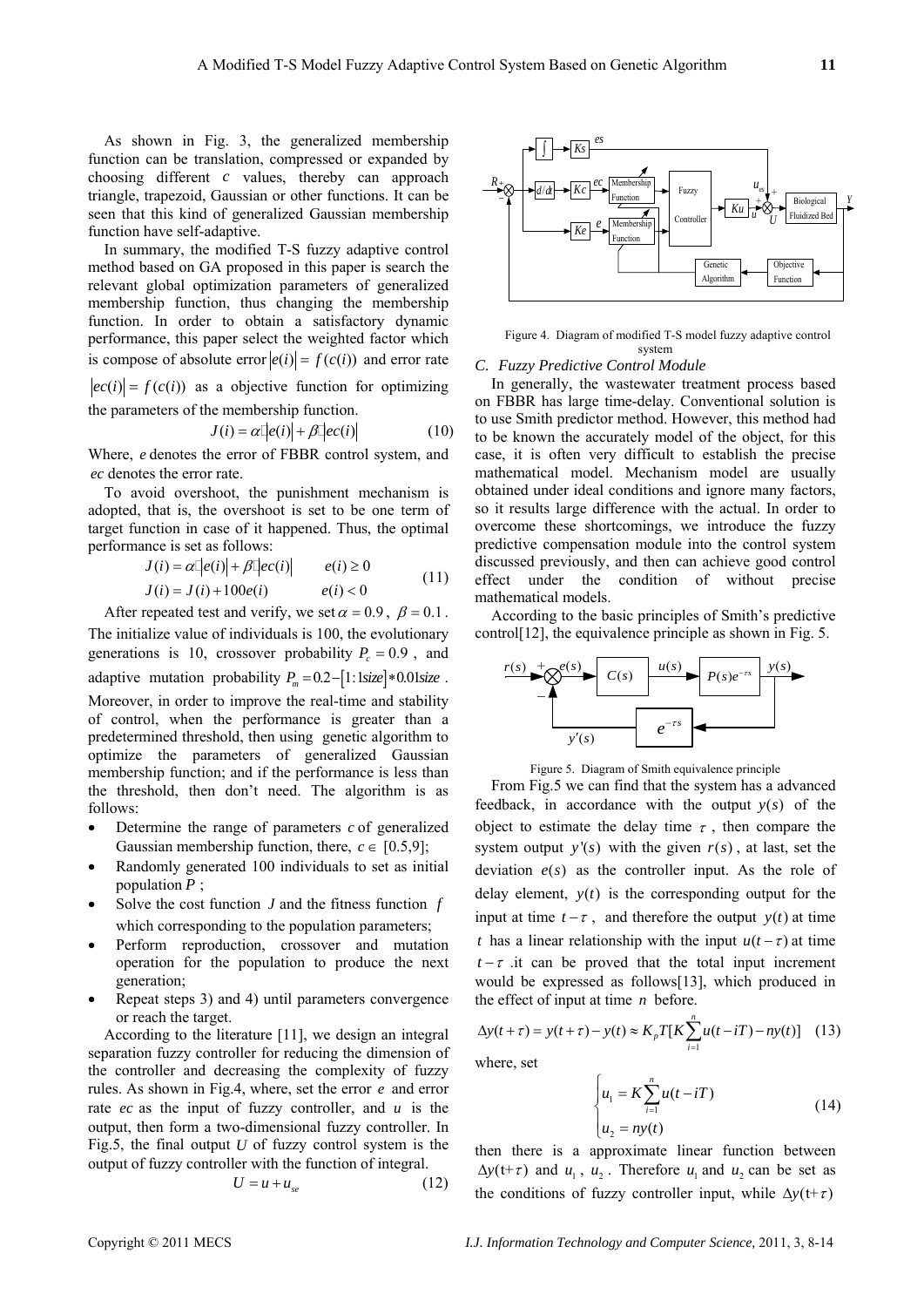as the output of fuzzy controller, which constitute a twoinput single-output fuzzy relations. The fuzzy rules summarized by the experiments as shown in Tab.1.

Tab.1 Fuzzy prediction rules



The predictive system makes use of the error compensation to control object. Error compensation *e* \* is calculated by predictive incremental  $\Delta y(t+\tau)$  and actual system error based on (11).

$$
e^* = (1 - \alpha)\mathbb{L} + \alpha \mathbb{L}y(t + \tau) \tag{15}
$$

where,  $\alpha$  is weights coefficient for the error, the greater its value, the greater proportion in error compensation  $\Delta y(t+\tau)$ , that is the greater role of predictive incremental in the control system. Finally, set the actual error rate  $e^*c$  and the compensation error  $e^*$  as the fuzzy controller input, resulting in controller output *u* . The complete block diagram of wastewater treatment system based on FBBR is shown in Fig. 6.

The control model of FBBR wastewater treatment system is double input and single output. The input parameter are e and ec, present the error of dissolved oxygen and the rate of change of error of DO respectively. The output parameter is u, which is the frequency of blower.



Figure 6. Diagram of wastewater treatment system based on FBBR

#### IV. EXPERIMENTAL RESULTS AND ANALYSIS

The MSG effluent is treated in an aerobic environment using three phase fluidized bed bioreactor. Experimental setup is shown in Fig.7



Figure 7. Experimental setup

The fluidizing column is made up of acrylic which is of 2200mm height, 60mm inner diameter and 70mm outer diameter. Air is sparged using an air blower and flow rate is controlled by flow meter which is of range 0.2-2 lit/min. similarly the effluent is fed into the column and the liquid flow rate is controlled by using peristaltic pump. The effluent is measured by WTW TresCon NH4- N Sensor, which range is (10.0-100)mg/L.

According to the actual react process of FBBR system, we select the second-order inertial object control model with pure time-delay element:

$$
G_p(s) = \frac{1 + \alpha s}{(1 + T_p s)^2} [e^{-rs} \tag{12}
$$

According to identified with experimental data, where, time constant  $T_p = 30$ , delay time constant  $\tau = 10$ ,  $\alpha = 12$ . In this wastewater treatment system based on FBBR, set the measured water quality performance-BOD value and the compensation error  $e^*$  and error rate  $e^*c$ as the T-S fuzzy controller input, while blower frequency as the output of fuzzy controller, the design as follows:

The fuzzy sets and domain of the compensation error  $e^*$  and the error rate  $e^*c$  defined as follows: Fuzzy sets of *e*\* : (NB, NS, ZR, PS, PB); Domain of  $e^*$  : (-6, +6); Fuzzy sets of  $e^*c$  : (N, Z, P); Domain of  $e^*c$  : (-6, +6).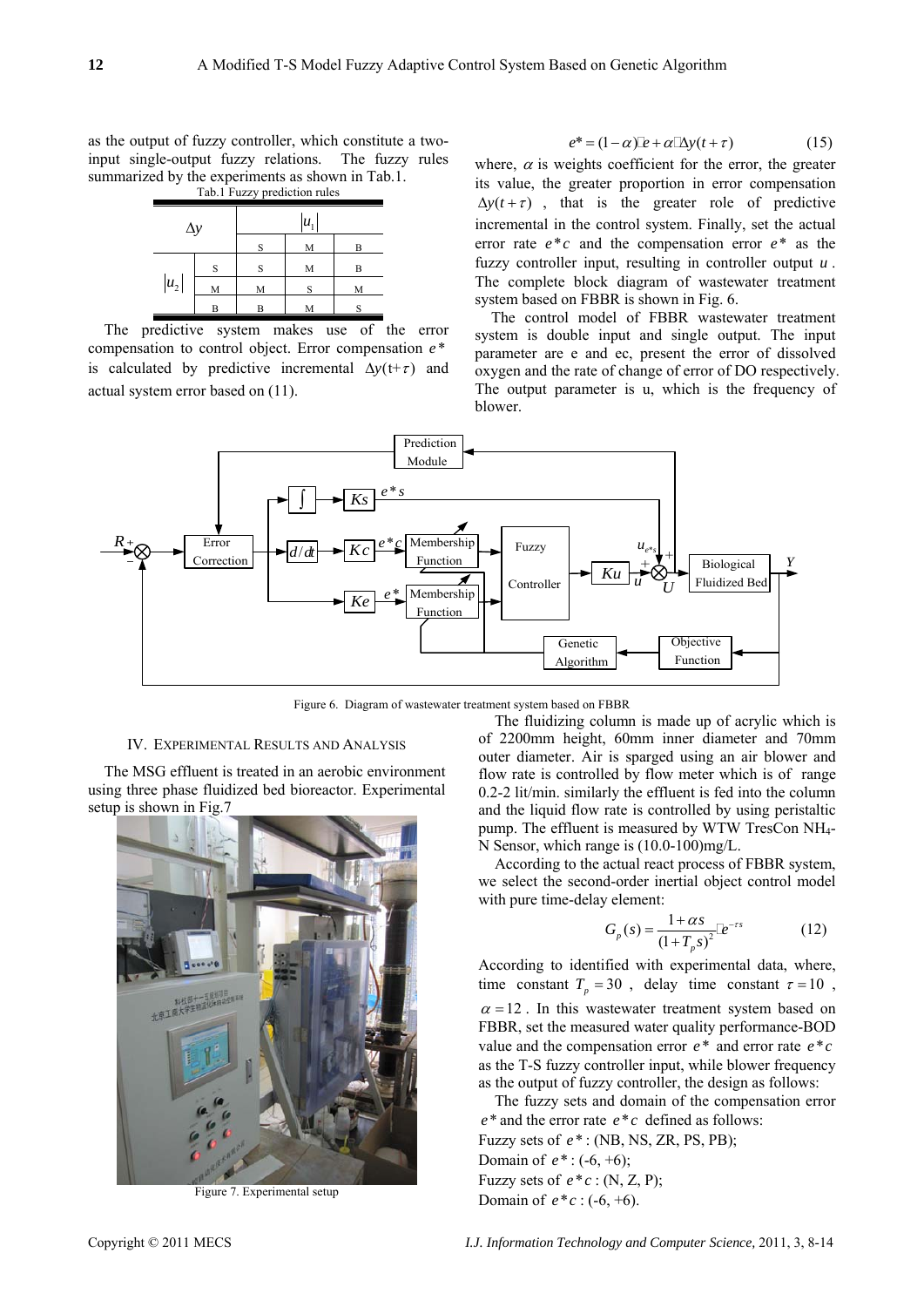Using the generalized Gaussian function as membership function, and applying genetic algorithm to adjust its parameters adaptively.

According to the selected input parameters, the control rules of fuzzy controller based on T-S model is expressed by (4). According to the PID parameter tuning methods combined with expert experience, the following fuzzy rules can be defined as Tab.2.

Simulation results were shown in Fig.8 and Fig.9. From the figures, we can find that regular PID control has larger overshoot when the time constant is changed, the overshoot amount of general PID control is about 20%, reaching stability at 100s; and for the conventional T-S fuzzy control, the overshoot is about 3%, and stability is

| Tab.2 Fuzzy control rules |                          |                          |                   |                          |                          |  |  |
|---------------------------|--------------------------|--------------------------|-------------------|--------------------------|--------------------------|--|--|
| $\searrow^u$              | NΒ                       | NS                       | ZR                | PS                       | PВ                       |  |  |
| NB                        | $1.1K_{p}e + 1.2K_{p}ec$ | $0.8K_{p}e + 0.8K_{p}ec$ | $K_p e + K_p e c$ | $0.8K_{p}e + 0.8K_{p}ec$ | $1.1K_{p}e + 1.2K_{p}ec$ |  |  |
| <b>ZR</b>                 | $1.2K_{p}e$              | $0.75K_{p}e$             |                   | $0.75K_{p}e$             | $1.2K_{p}e$              |  |  |
| PB                        | $1.5K_{p}e+1.2K_{p}ec$   | $0.8K_{p}e + 0.8K_{p}ec$ | $K_p e + K_p e c$ | $0.8K_{p}e + 0.8K_{p}ec$ | $1.5K_{p}e+1.2K_{p}ec$   |  |  |

reached at 95s; while for modified T-S fuzzy adaptive control based on GA, the overshoot is less than 3%, and will get stable at 90s. When operation conditions changed, the conventional T-S fuzzy control, can not fit to the conditions changes, and the overshoot become significantly large (about 10%), and control effect is get worse; general PID and modified T-S fuzzy control can be adapted to work well in status changes, the overshoot is still maintained at 19% and 3%, and the modified T-S fuzzy control is superior to general PID control. Simulation results as shown in Tab.3.



Figure 8. Simulation results of the PID/T-S/Modified T-S method



Figure 9. Error of the PID/T-S/Modified T-S method Compared to general PID and conventional T-S fuzzy control, the modified T-S fuzzy adaptive control based on GA has the characteristics of small overshoot amount and shorter response time, so we can find that the control algorithm proposed in this paper have improved than general PID control and conventional T-S fuzzy control

in the performance. It is suitable for DO control of FBBR wastewater treatment system

| Tab.3 Simulation results of performance parameters |                |                     |                 |  |  |
|----------------------------------------------------|----------------|---------------------|-----------------|--|--|
|                                                    | General<br>PID | Conventional<br>T-S | Modified<br>T-S |  |  |
| Overshoot<br>(before condition change)             | 20%            | 3%                  | $<$ 3%          |  |  |
| Response time<br>(before condition change)         | 100s           | 95s                 | 90s             |  |  |
| Overshoot<br>(after condition change)              | 19%            | 5%                  | $<$ 3%          |  |  |
| Response time<br>(after condition change)          | 105s           | 95s                 | 95s             |  |  |

## IV. CONCLUSIONS

For the non-linear, time-delay, time-varying features of the wastewater treatment process based on FBBR, this paper presents a modified T-S fuzzy adaptive control method based on GA. Using genetic algorithms to adjust membership function online to adapt wastewater treatment process in different conditions and introducing a predictive fuzzy model to compensate the feedback error. At result overcome the problem of large time-delay in the wastewater treatment process. As concerned as above, the control method proposed in this paper has the following characteristics:

- The controller can perform the nonlinear, complex system without requiring mathematical model;
- The fuzzy rules integrate with the experience of experts;
- The introduction of integral separation can reduce the complexity and the difficulty of parameter tuning in the fuzzy controller, and easy to implement;
- The membership function parameters can be adjusted on-line according to objective function or different operating conditions;
- Amend the feedback error by the predictive fuzzy module.

Simulation results show that the control method has better performance than the conventional fuzzy